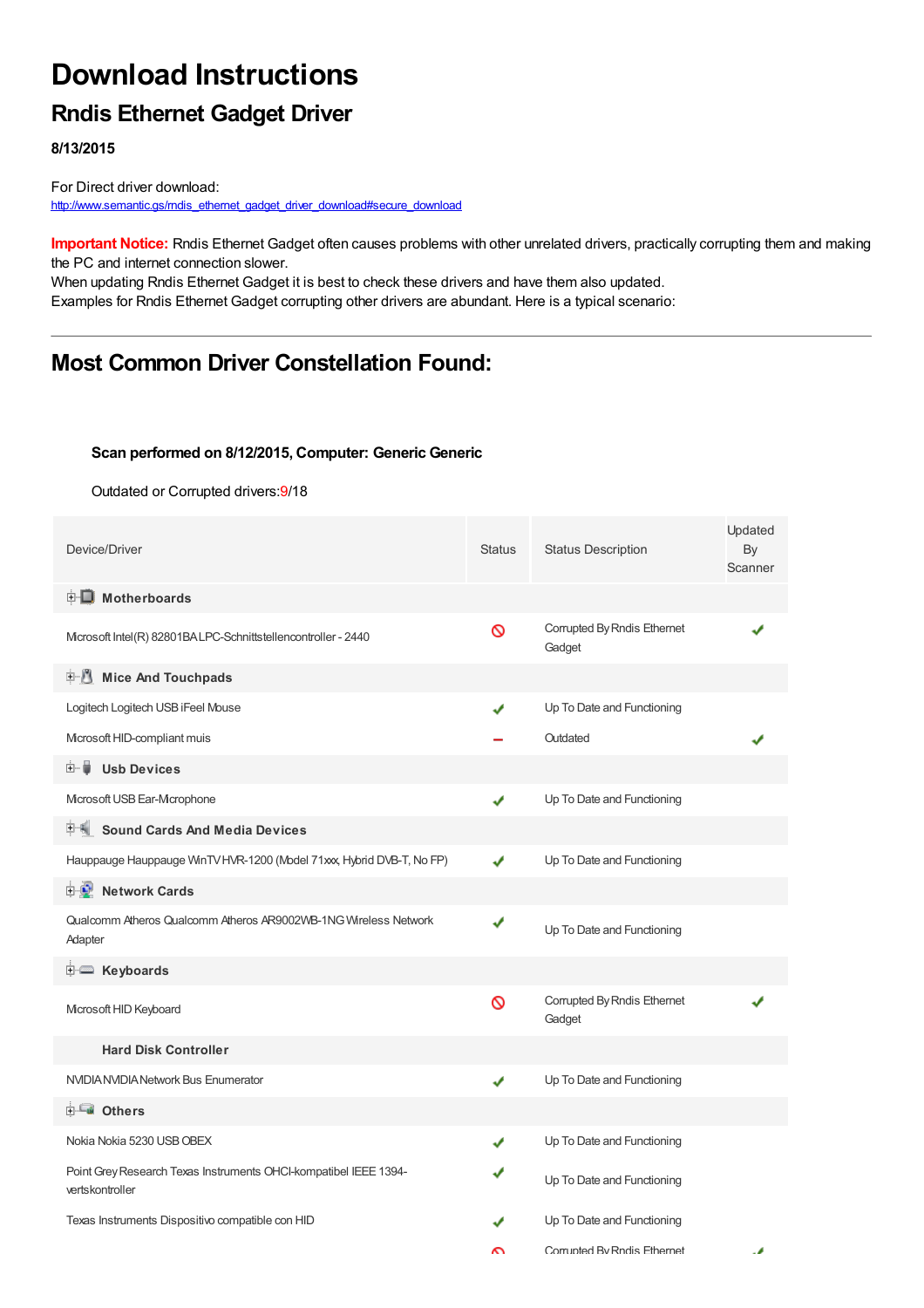| AuthenTec TouchStrip Fingerprint Sensor           | $\mathbf v$ | <b>OUTHPRO PAINT CONTROL</b><br>Gadget | v |
|---------------------------------------------------|-------------|----------------------------------------|---|
| <b>E.B.</b> Cameras, Webcams And Scanners         |             |                                        |   |
| Brother Brother DCP-115C USB                      |             | Outdated                               |   |
| Video Cards                                       |             |                                        |   |
| NVIDIA NVIDIA GeForce4 MX 440                     | Ø           | Corrupted By Rndis Ethernet<br>Gadget  |   |
| <b>E</b> Input Devices                            |             |                                        |   |
| Logitech USB Input Device                         | ∾           | Corrupted By Rndis Ethernet<br>Gadget  |   |
| <b>E-TP</b> Port Devices                          |             |                                        |   |
| Huawei HUAWEI Mobile Connect - USB Device (COM32) | ✔           | Up To Date and Functioning             |   |
| <b>E</b> Monitors                                 |             |                                        |   |
| Sony Digital Flat Panel (1024x768)                |             | Outdated                               |   |
| <b>E-Mobile Phones And Portable Devices</b>       |             |                                        |   |
| <b>Acer NOKIA</b>                                 | ര           | Corrupted By Rndis Ethernet<br>Gadget  |   |

## **Rndis Ethernet Gadget Driver Models:**

| <b>Driver Model</b>                          | <b>Original</b><br><b>Upload Date</b> | Last<br><b>Modification</b> | <b>Driver File</b>                         | <b>File</b><br><b>Size</b> | <b>Most Compatible</b><br><b>Computer Model</b> | <b>Availabilty To</b><br><b>Scanner</b> |
|----------------------------------------------|---------------------------------------|-----------------------------|--------------------------------------------|----------------------------|-------------------------------------------------|-----------------------------------------|
| <b>Rndis Ethernet Gadget</b><br>1.1329       | 9/16/2014                             | 8/2/2015                    | rndis ethernet gadget-<br>1.1329.exe       |                            | 209kb HPKT391AA-AB4 a6590d,                     | ✔                                       |
| <b>Rndis Ethernet Gadget</b><br>1.10326      | 1/2/2015                              | 8/5/2015                    | rndis_ethernet_gadget-<br>1.10326.exe      |                            | 173kb HP Presario V3000,                        | J                                       |
| <b>Rndis Ethernet Gadget</b><br>731.170      | 11/28/2014                            | 8/9/2015                    | rndis_ethernet_gadget-<br>731.170.exe      | 85kb                       | Sony VGN-SZ140,                                 | ✔                                       |
| <b>Rndis Ethernet Gadget</b><br>62264        | 10/17/2014                            | 8/3/2015                    | rndis ethernet gadget-<br>62264.exe        | 172kb                      | Compaq P8657F-ABA SR1000V<br>NA510.             | ✔                                       |
| <b>Rndis Ethernet Gadget</b><br>81.141.17    | 9/14/2014                             | 8/4/2015                    | rndis_ethernet_gadget-<br>81.141.17.exe    | 50kb                       | Compaq GB376AA-ABE<br><b>SR2237ES,</b>          | ✔                                       |
| <b>Rndis Ethernet Gadget</b><br>A42980       | 8/3/2014                              | 8/8/2015                    | r-a42980.exe                               | 44kb                       | <b>IBM2373NG8,</b>                              | ✔                                       |
| <b>Rndis Ethernet Gadget</b><br>42238        | 8/21/2014                             | 8/2/2015                    | rndis_ethernet_gadget-<br>42238.exe        |                            | 189kb HPPS294AA-ABZ t840.it,                    | ✔                                       |
| <b>Rndis Ethernet Gadget</b><br>41.1379      | 1/28/2015                             | 8/4/2015                    | rndis_ethernet_gadget-<br>41.1379.exe      |                            | 175kb ASUS Rampage II Quad Core,                | J                                       |
| <b>Rndis Ethernet Gadget</b><br>1.1293       | 12/2/2014                             | 8/8/2015                    | zh-1.1293.exe                              |                            | 137kb Toshiba SATALLITE A300,                   | ✔                                       |
| <b>Rndis Ethernet Gadget</b><br>G631.12.12.1 | 2/3/2015                              | 8/7/2015                    | rndis_ethernet_gadget-<br>g631.12.12.1.exe |                            | 185kb Gateway 710 2900330,                      | J                                       |
| <b>Rndis Ethernet Gadget</b><br><b>R2860</b> | 10/17/2014                            | 8/8/2015                    | rndis ethernet gadget-<br>r2860.exe        |                            | 176kb Sony VGN-FT92S,                           | J                                       |
| <b>Rndis Ethernet Gadget</b><br>U702.130     | 11/27/2014                            | 8/8/2015                    | -u702.130.exe                              | 97kb                       | NEC PC-MY18ABZE4,                               | J                                       |
| <b>Rndis Ethernet Gadget</b><br>4002.12.1    | 1/17/2015                             | 8/2/2015                    | rndis ethernet gadget-<br>4002.12.1.exe    | 72kb                       | <b>IBM6218Z1H</b>                               | ✔                                       |
| <b>Rndis Ethernet Gadget</b><br>43694        | 8/29/2014                             | 8/5/2015                    | rndis_ethernet_gadget-<br>43694.exe        | 68kb                       |                                                 | ✔                                       |
| <b>Rndis Ethernet Gadget</b><br>81.1609      | 10/5/2014                             | 8/2/2015                    | rndis_ethernet_gadget-<br>81.1609.exe      |                            | 130kb Packard Bell Ktreme X9702,                |                                         |

**Rndis Ethernet Gadget**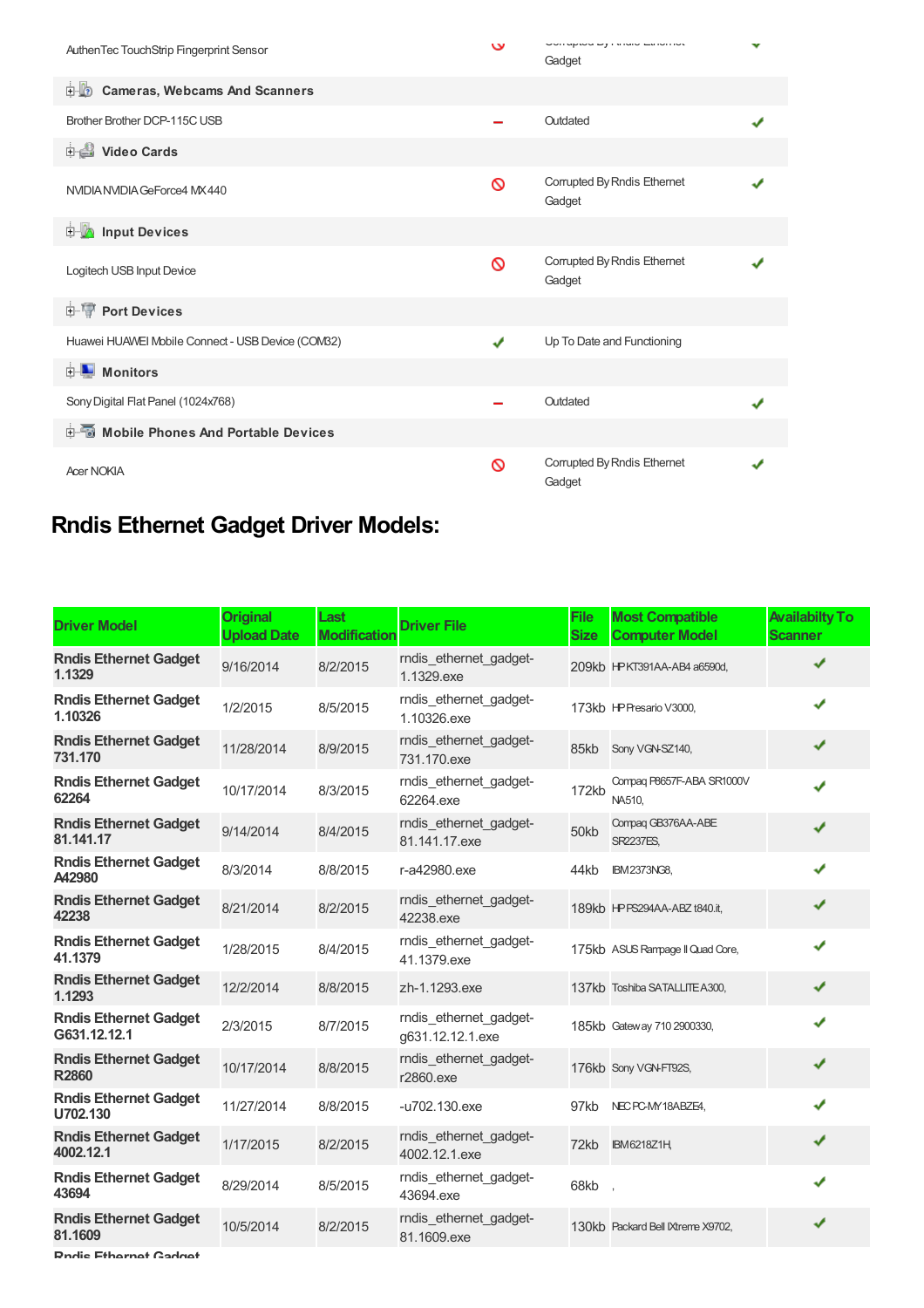| NIMIS ELIICHICL GAUGEL<br>2.11.141.19          | 10/5/2014  | 8/8/2015  | diretsb-2.11.141.19.exe                    |      | 158kb HPGM435AA-UUW m8180.sc-a,   | ✔ |  |
|------------------------------------------------|------------|-----------|--------------------------------------------|------|-----------------------------------|---|--|
| <b>Rndis Ethernet Gadget</b><br>40372.1        | 10/16/2014 | 8/4/2015  | rndis_ethernet_gadget-<br>40372.1.exe      |      | 155kb Sony SVT21219DJB,           | ✔ |  |
| <b>Rndis Ethernet Gadget</b><br>74093          | 7/26/2014  | 8/6/2015  | fgonpb-74093.exe                           |      | 104kb Lenovo ThinkCentre Edge 72, | ✔ |  |
| <b>Rndis Ethernet Gadget</b><br>S1.13602       | 2/3/2015   | 8/5/2015  | rndis ethernet gadget-<br>s1.13602.exe     | 70kb | Compag DD377A-ABX 6680 Fl110,     | ✔ |  |
| <b>Rndis Ethernet Gadget</b><br>S1.12408       | 9/24/2014  | 8/5/2015  | rndis_ethernet_gadget-<br>s1.12408.exe     | 63kb | Samsung N130,                     | ✔ |  |
| <b>Rndis Ethernet Gadget</b><br>12.11.142.11.1 | 9/26/2014  | 8/7/2015  | $-i2.11.142.11.1$ .exe                     |      | 216kb HP Compag 420,              | ✔ |  |
| <b>Rndis Ethernet Gadget</b><br>8292.11.1      | 8/30/2014  | 8/5/2015  | rndis_ethernet_gadget-<br>8292.11.1.exe    |      | 160kb NECPC-VY17MRFEAEH1,         | ✔ |  |
| <b>Rndis Ethernet Gadget</b><br>42274          | 9/23/2014  | 8/4/2015  | rndis_ethernet_gadget-<br>42274.exe        | 25kb | <b>IBM 184469U,</b>               | ✔ |  |
| <b>Rndis Ethernet Gadget</b><br>A1.10247       | 1/24/2015  | 8/5/2015  | nbof-a1.10247.exe                          |      | 120kb Toshiba Satellite P870,     | J |  |
| <b>Rndis Ethernet Gadget</b><br>W61.11.12.19   | 12/30/2014 | 8/8/2015  | rndis ethernet gadget-<br>w61.11.12.19.exe |      | 96kb HPG6-1250se,                 | ✔ |  |
| <b>Rndis Ethernet Gadget</b><br>2.12844        | 11/10/2014 | 8/10/2015 | rndis ethernet gadget-<br>2.12844.exe      |      | 187kb HP F6520ch-m                | ✔ |  |
| <b>Rndis Ethernet Gadget</b><br>2.122.11.13    | 11/30/2014 | 8/5/2015  | rndis ethernet gadget-<br>2.122.11.13.exe  | 30kb | HPAV131AV-ABA e9105z,             | ✔ |  |
| <b>Rndis Ethernet Gadget</b><br>80632          | 11/12/2014 | 8/1/2015  | rndis ethernet gadget-<br>80632.exe        |      | 176kb Gateway 06DT048,            | ✔ |  |
| <b>Rndis Ethernet Gadget</b><br>32642          | 12/27/2014 | 8/4/2015  | rndis ethernet gadget-<br>32642.exe        |      | 116kb Fujitsu FM/LRA70,           | ✔ |  |
| <b>Rndis Ethernet Gadget</b><br>B2.13941.1     | 12/24/2014 | 8/6/2015  | $-b2.13941.1$ .exe                         | 94kb | HP Presario 2500,                 | ✔ |  |
| <b>Rndis Ethernet Gadget</b><br>1.12764        | 12/23/2014 | 8/5/2015  | rndis_ethernet_gadget-<br>1.12764.exe      | 22kb | NECEASYNOTE P910401306,           | ✔ |  |
| <b>Rndis Ethernet Gadget</b><br>4332.14        | 10/29/2014 | 8/6/2015  | faig-4332.14.exe                           |      | 142kb ACTION MONTANA W7HP,        | ✔ |  |

### **Typical Driver constellation for scanned computers:**

#### **Data derived from 1091 scans made on these 476 computers from 8/21/2014 to 7/31/2015:**

Toshiba Dynabook C7212CMHN, Epson Endeavor AT205, HP HP Pavilion DV6-3206AX, Sony SVT13136CWS, Lenovo ThinkPad W700, Sony SVF14N15CLB, Intel D965GF, Positivo POS, Toshiba Qosmio F60-10L, Gigabyte MSH61PI-EX, HP XXX, Lenovo ThinkPad X300, KBS 7Eve, Sony VGN-SZ55\_B, Sony VGNBZ579N03, Sony VPCCW1TFX, IBM2656D7G, Pcs PRODiiGY915GV, Lenovo 7659V26, Toshiba TE5, SonyVGN-SZ3HRP\_B, Medion P8612, Toshiba DynabookREGZAPC D712/V3HWS, SonyVGN-Z41XRD\_B,HPNQ867AA-UUZm9650ch, SonyVGN-AW190Y, Intel MGM965JB, Motion J3400,Compaq DA309A-B14 6540. BE910, Toshiba SATELLITE C850-A791, Sony VGN-AR170P, JDL NOTE UL, Packard Bell EasyNote\_F0946-U-020, IBMSystem x3200 M3 -[732754M, Sony VGN-NW305F, HP800-090jp, Fujitsu FMVXN2G52, HPHP Compaq 6530b, LG R480-LAGC7BT, Lenovo ThinkCentre M72z, NEC PC-VJ26MLZCB, HPS5-1217, Compaq NQ905AA-ABU CQ5012UK, HPFK908AA-ABGa6640a,NECPC-MY26XFREJ, LGR580-U.ARC2BT, LGX200-L.AGFLZ,Compaq DD377A-ABX6680 FI110, Lenovo ThinkCentre M90, LGS530- L.ACR1AD, IBM2645CBH,HPCompaq nx5000,HPP6721f, SonyVGN-NW235F, IpexI.T.GGOCGuardfish series,HPP6-2485eo,Compaq DD373A-ABY6650 DK110, Sony VGN-BX745FN, HP Presario V6000, MSI MS-6163, IBM8113VW1, HP HP Pavilion 6700 Notebook PC, Sony VPCW210ALI, Dell PowerEdge R905, HP HP MNI DM1-2010SO, Lenovo 57125694, IBM262842U,HPP6-2155a, Fujitsu AMILOLi 2727,HP700-015eg,NOVATECHA35FE/FB, SonyVGN-SZ76GN\_B,HPNB939AA-ABF IQ525f, Sony SVE14117ECW, NEC PC-VJ22ERNCHTLB, Fujitsu FMLRB50P, HP HPE-310t, HP AZ205AAR-ABA p6300z, Sony VGC-LS21N, Fujitsu ESPRIMO E5731, Gateway 6840, Sony VGN-UX50, Toshiba SATELLITE C870-181, Dimotion PCDN4M38, Fujitsu FMVA42EWKS, ECS Z77H2-A2X Deluxe, Fujitsu FMMP2HT3A, Sony VGN-NS72JB\_W, LGR580-UP87K,CompaqGM442AA-ABASR5125CL, M&AE10IS,HPGU508AA-B14 m9080.be, PanasonicCF-S9JYKADP,HPNQ893AA-ABU p6004uk, Sony VGNZ798Y/X, HPH9-1386, Fujitsu FMLRD50P, HP KJ269AA-ABAs3407c, Lenovo 8927W1L, HP HP PRESARIO V6000, Fujitsu FMMB75ST, LGA510-U.AESGE2, Packard Bell OneTwo M3450,HPHPPavilion dv7 Noteblook PC,Roemer KW28/2007, IBM2669WCC, IBMSystem x3650 M4 : -[7915E3G,NECPC-VW770FS6B, ECSZ77H2-A2XDeluxe, Seneca PRO02421, Packard Bell IMEDIAB2501 BE, LGLE50-5B142T,GETACV100-X, IBM2889CG6, SamsungG910,Gigabyte M1022, Panasonic CF-30CTQAFBE, Acer Aspire 5735, Lenovo ThinkCentre A62, ASUS U24E, Lenovo SS09221149, HPCQ1160FRm, NEC PC-VY22MAZ7A, NEC PC-MY26AEZR4, Fujitsu PRIMERGYRX100 S6,NECEASYNOTEP910R00406,HPFJ422AA-UUWa6551.sc, Toshiba DynabookCX/47G, LGLS50-UG5F1,RadiSys C2SBM, Panasonic CF-19THR65Q2, NEC PC-VY16MEXJRFHX, MEGAWARE Mage All-In-One, NEC PC-VJ12EBBCHCLD, Sony VGN-SZ390P, Packard Bell IMEDIA I4580 FR,HPHPPavilion dv2700, Toshiba SATELLITEC870-15M, Toshiba Dynabook Satellite L45 240E/HD, SonyVNG-FE25TP, SonyVGN-TZ27FN, LGRD580-UAD18E, Gateway H5212, Acer MX4SG-4DL, Lenovo ThinkPad Twist S230u, HP HP Pavilion TS 10 Notebook PC, HP HP Envy 13 Notebook PC, Sony VGN-NW24MG, NEC PC-GV286VZAU, SonyVGN-CS16G\_R, IBM8185LUZ, LGS1-P655R1, Lenovo ThinkCentre A57,NECPC-MY26AEZR4, Lenovo 7661ZRG, Supermicro P4SAA,HP DV9304EU, Sony VGN-G11XRN\_B, Lenovo ThinkCentre A55, Olidata IPMP-GS H57, HP NE502AAR-ABA a6750t, Fujitsu FMALRB7N24, IBM ThinkPad A30, HP PX568AA-ABYt3040.dk, Buympc MPCCompute, Acer TravelMate P455, Toshiba SATELLITEC855D-122, SonyVGN-P45GK\_W,HPXY310ES, EMachines M5300 Series, Sony VGN-FW21L, FICLM10W, SonyVPCF115FG,HPPS414AA-AB5 W1268HK,HPCQ3375L,GatewayDX4820-23, BenQJoybook S72,HPXXX,NECPC-VJ25AAN6HJR9, LGP1-JPLCY, IBM811314U, Sony VGN-FW17\_B, HP KY787AA-AKL p6172l, Gigabyte GA-6FASV1, NEC VERSAE6301 RNF61119695, Lenovo ThinkStation S10, HP HP Compaq n6120, Toshiba Dynabook SS S8/210LNSN, IBM818373G, HP PAVILION ZV6000, Seneca Pro234499, Panasonic CF-53JAWZYFN, Sony VGN-TZ15AN, Compaq Presario 7110US 470016-083, Gateway T-1629, Compaq DD376A-ABX6660. FI110, Packard Bell EASYNOTE PB62S00106, Packard Bell Ixtreme M5741, Buympc DES0024C USCG ClientPro 375 G, HP CQ3375L, Lenovo ThinkPad X61 Tablet, HP HP HDX16, Lenovo 7052-A7U, Acer NC-V5-531-10076G50MASS, HP KA770AA-ABU m9175.uk-a, IBM622133G, SonyVGNZ890G,HPNY545AAR-ABAp6210y, SonyVGN-SZ13GP\_B, Sun Microsystems Munich, SonyVPCF136FX, Fujitsu FMVA42EWB, MSI MS-6163,HPPavilion ze4400, Acer Aspire L3600, Toshiba SATELLITES50D-A-10H, PanasonicCF-29NAQC9BM, WIPROWIV37455-0252, Sony VPCY119FJ, Toshiba SATELLITEL775-15N,HPKT316AA-ABEm9253.es,HPVd019aar-UUWP6110.sc,HPFR472AA-UUWa6622sc, Acer Aspire 1820, Sony VPCEB4E9R,HPFL389AA-ABZa6675it,HPKN280AA-ABMs3410la,NECPC-VJ24LLNVHT8B,Compaq KT580AA-A2L SR5548F, Packard Bell IXtreme X9702, Lenovo ThinkCentre E51,Compaq Evo N620c, Fujitsu FMVNFE50W,HPPresario V4000, SonyVGNFW490Y, LGRD580-UAD18E, Lenovo 57125694, PanasonicCF-53AAC01FT, LGR490-KR8WK,HPRC520AA-ABU m7590.uk,HPEJ161AA-UUZt3220.ch, Acer Aspire 4253G,NECPC-GV286VZAU, IBMIBMSystem x3200 M2 -